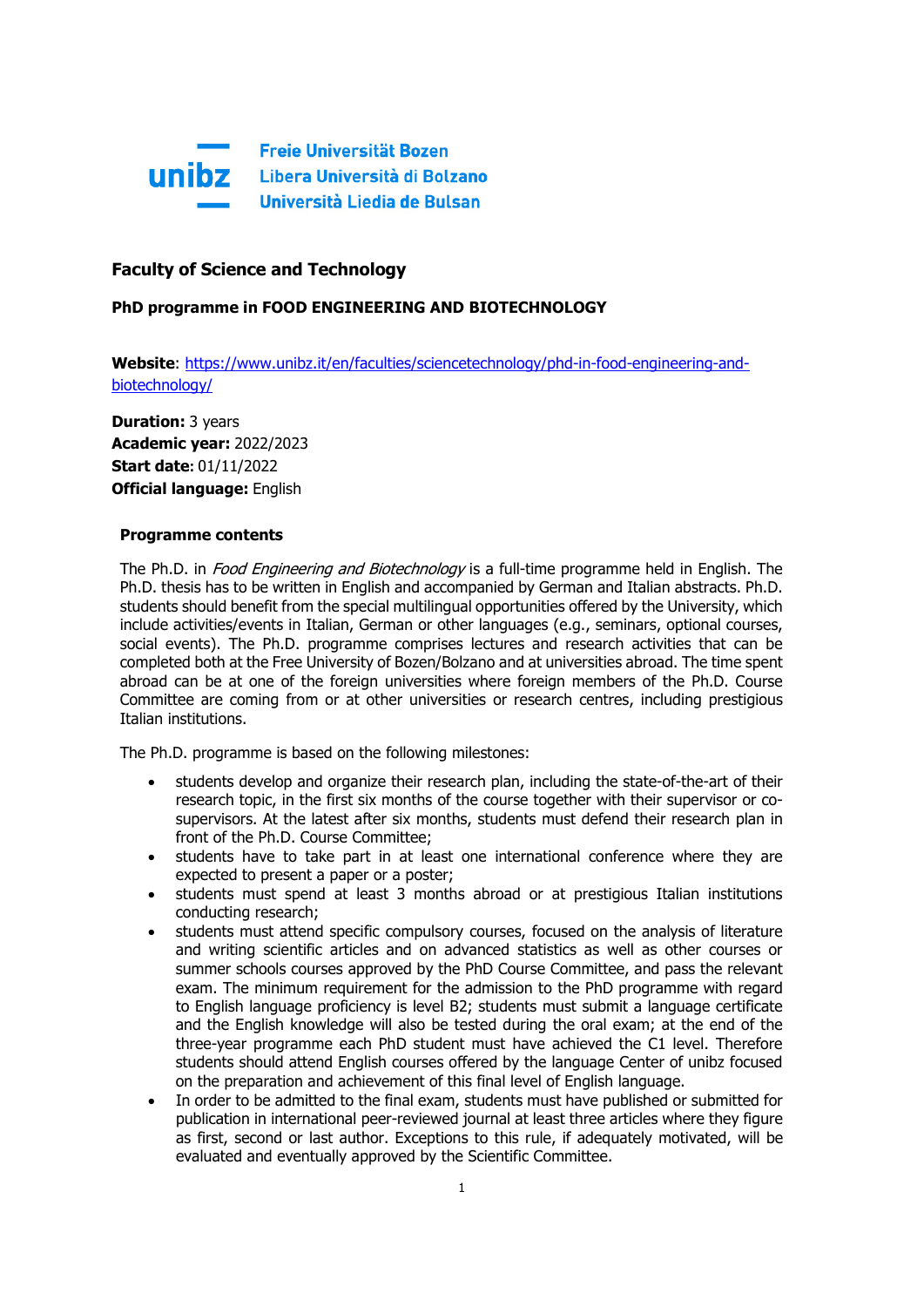## **Stages of the PhD**

The research activities are spread over five stages, respectively, after 2, 6, 12, 24 and 36 months. At the end of each stage, students have to meet the Ph.D. Course Committee to present their project and the updating of the results. The Ph.D. Course Committee assesses students' work and provides suggestions if needed.

First stage **(first 2 months):** the Ph.D. Committee meets the students, appointing the supervisor. Students and their supervisors decide on their research topic within the areas listed in this admission bulletin. Students also work on a study plan that has to be approved by the Ph.D. Committee.

Second stage **(2nd -6th month):** students, after an exhaustive review of the literature concerning their subject area, have to prepare their research programme that has to be approved by the Ph.D. Course Committee. Students will follow courses that are relevant to their individual study plan. Students prepare their public seminar that will take place at the Free University of Bozen/Bolzano, where they discuss the state-of-the-art of their research topic.

Third stage **(6th -12th month**): students begin their research in the lab and/or field, and can also attend courses and summer schools. During this stage they will also present to the Ph.D. Committee their research programme that they want to conduct abroad or at prestigious Italian institutions in the following years. In addition, they propose a co-supervisor at the university or research centre for approval and prepare a report about the first-year activities.

Fourth stage **(12th -24th month):** students continue their research and finish any courses that they have been following. At this stage, it is likely that some of this time will be spent abroad or at prestigious Italian institutions. At this stage or in the next one, students are also expected to attend international conferences to present their results, also starting the preparation of the manuscript(s) for publication in peer-reviewed journals. The student presents to the Ph.D. Course Committee a report about the second-year activities.

Fifth stage **(24th-36th month):** students finish their research and any experiences abroad or at prestigious Italian institutions; they finish writing the manuscript(s) that are to be published and finish their thesis. To be admitted to the final exam the student has to present to the Ph.D. Course Committee a report about the third-year activities and about his final thesis.

### **Research areas:**

The following research areas, including sub-headings, are considered in the Ph.D. on Food Engineering and Biotechnology.

### Primary food production

This issue mainly concerns those foods that are not subjected to technology processing, and their relationships with the agriculture and environmental features. The main goal is to focus on natural, sustainable and high performing processes and products. Non-restrictive examples of related research areas are as follows:

Renewable technologies and sensors in agriculture engineering; precision agriculture; identification of microbial and plant metabolic markers in response environmental stresses and nutritional supply; thermo-conversion of agriculture and food by-products for the production of chemical compounds.

### Set-up, management and validation of food processes

This issue mainly concerns food processing, with particular emphasis to the set up, and consequent management and validation, of novel processes for the manufacture of products with very high quality sensory, rheology, hygiene and nutritional attributes. Non-restrictive examples of related research areas are as follows: optimization of structure, aroma and hygiene of food and beverages (wine chain); point-of-care diagnostic for food and beverages (wine) traceability, quality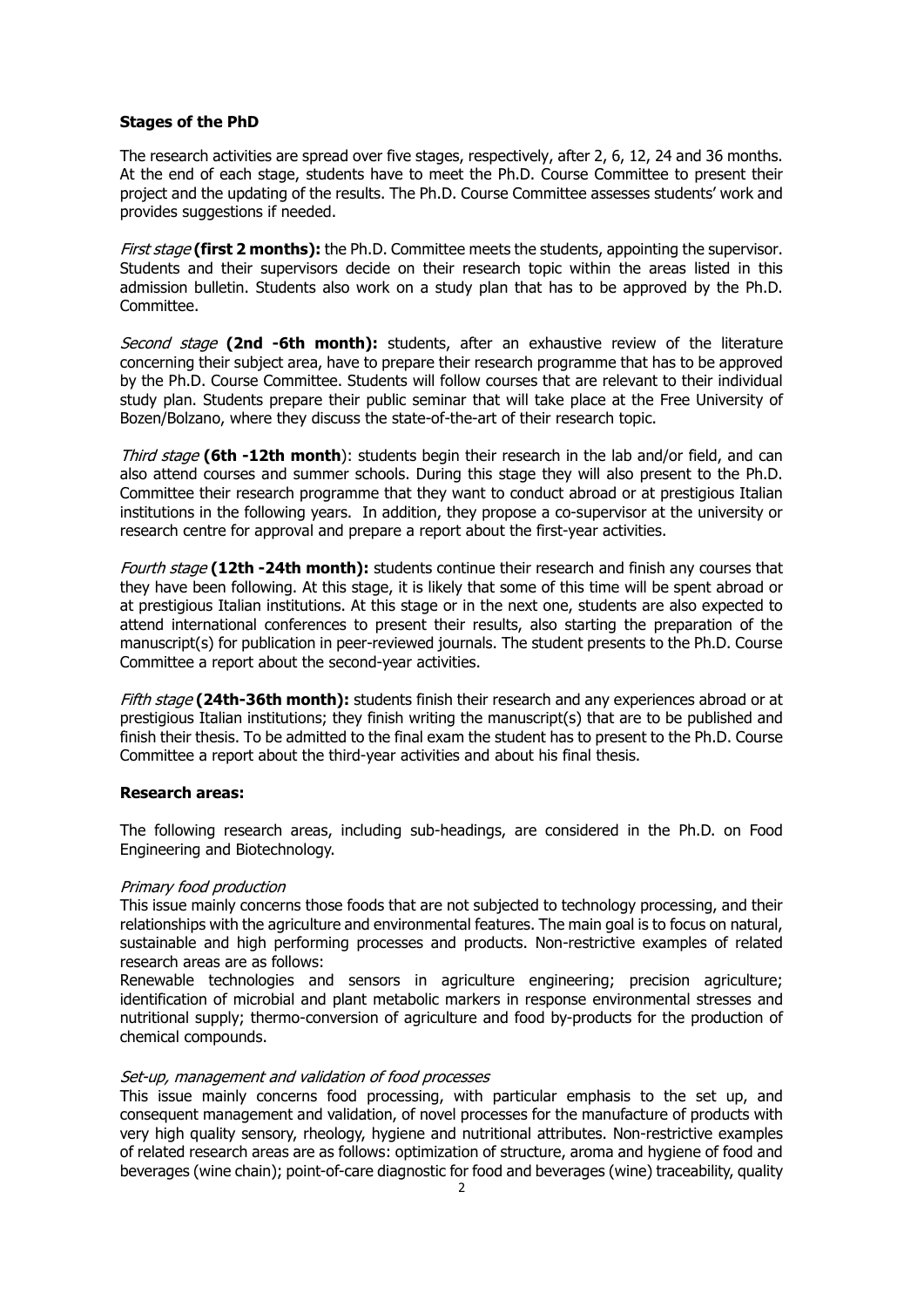assessment and smart packaging; application of non-thermal technologies and rapid methods (e.g., electrochemical biosensors; food microstructure engineering; biotechnology production of natural foods through the gene and enzyme conditioning; conditioning of the chemical changes of food compounds with high nutritional value; study and definition of chemical and sensory markers of authenticity and process for food and beverages (wine) as strategic decision support for food companies and wineries.

#### Application of the omics techniques

This issue mainly concerns the application of food omics platforms (meta-genomics, proteomics and/or metabolomics) for conditioning and characterizing food processing and products, with particular emphasis towards fermented foods and beverages. Omics platforms will deserve an interest also to characterize the food-human axis, aiming at strengthening the role of the gut microbiome. Non-restrictive examples of related research areas are as follows:

Functional characterization of foods and related microbiota for the manufacture of fermented foods; set-up of microbial food processes for improving the nutritional and functional attributes; characterization and use of chemical nutrients that affect the response by the human gastrointestinal microbiome; exploitation of the potential of food by-products.

#### **Possible research projects and supervisors**

(List of available projects, other topics dealing with the activity of the research groups can be matter of study)

| <b>Title</b> |                                                                                                                                                                                                 | <b>Supervisor</b>                                   |
|--------------|-------------------------------------------------------------------------------------------------------------------------------------------------------------------------------------------------|-----------------------------------------------------|
| 1.           | Extraction and isolation of natural antioxidants by supercritical fluids and liquid<br>chromatography with enhanced activity to inhibit food oxidations.                                        | Prof. Matteo<br>Scampicchio                         |
| 2.           | Study of chemical and sensory markers for precision oenology as component of<br>the Decision Support System for the wineries                                                                    | Prof. Emanuele<br><b>Boselli</b>                    |
| 3.           | Investigation of the role of microplastics as a vector of microbial genetic<br>resistances into the open environment under the One-Health vision.                                               | Dr. Lorenzo<br><b>Brusetti</b>                      |
| 4.           | Innovative technologies for the formulation of bioactive ingredients from plant-<br>based by-products and development of functional foods.                                                      | Prof. Giovanna<br>Ferrentino                        |
| 5.           | Population genetic and ecological study of invasive agricultural insect pest<br>species and their impact into the agricultural production and the environment                                   | Prof. Hannes<br>Schuler                             |
| 6.           | Application of microbial and protein hydrolysates-based biostimulants in<br>vegetable crops to elucidate their mode of action and to improve plants<br>resistance to multiple abiotic stresses. | Prof. Youry<br>Pii/Prof. Stefano<br>Cesco           |
| 7.           | Valorization of food wastes and food processing residues by means of<br>innovative thermochemical conversion processes in a circular and<br>polygenerative perspective                          | Dr. Francesco<br>Patuzzi                            |
| 8.           | Nutritional aspects of the sourdough fermentation for making baked goods                                                                                                                        | Prof. Marco<br>Gobbetti                             |
| 9.           | Diet, probiotics and prebiotics to improve the composition and functionality of<br>the human gut microbiome: invitro and in vivo challenges                                                     | Prof. Raffaella Di<br>Cagno/Prof.<br>Marco Gobbetti |
|              | 10. Cheese fermentation to improve the sensory and nutritional attributes and to<br>decrease the time of ripening                                                                               | Prof. Raffaella Di<br>Cagno/Prof.<br>Marco Gobbetti |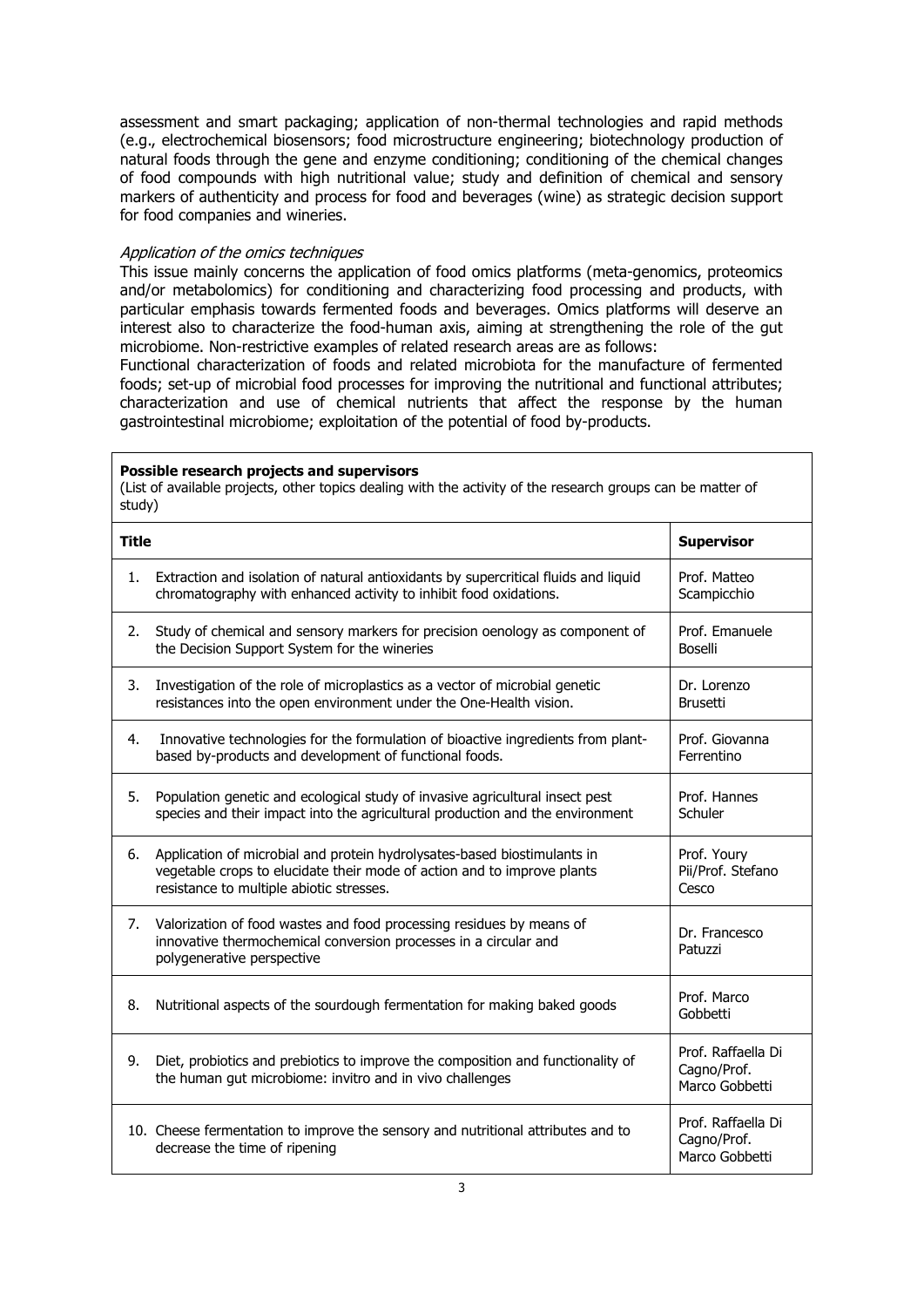| 11. Metabolism of phenolic compounds and fatty acids during plant based food<br>fermentation                                                            | Prof. Raffaella Di<br>Cagno                         |
|---------------------------------------------------------------------------------------------------------------------------------------------------------|-----------------------------------------------------|
| 12. Environmental sustainability and food safety in fruit                                                                                               | Prof. Fabrizio<br>Mazzetto                          |
| 13. Gut-brain probiotic axis                                                                                                                            | Prof. Marco<br>Gobbetti                             |
| 14. Low-cost and novel sensors for fruit maturity assessment along the whole<br>quality chain                                                           | Prof. Paolo Lugli                                   |
| Integrated metabolomic approaches applied to the authenticity control of<br>15.<br>organic wines                                                        | Prof. Matteo<br>Scampicchio                         |
| 16. Functional screening of microbial resources for healthy food fermentations<br>through a predictive understanding of genotype-phenotype relationship | Prof. Raffaella Di<br>Cagno/Prof.<br>Marco Gobbetti |

## **Admission requirements - Evaluation criteria for examinations/qualifications**

Degrees from the old Italian system: all

Master (laurea specialistica/magistrale): all

### **Foreign degrees**

Applicants who have done their degrees abroad must have university education of at least five years and hold the prerequisites listed below.

### **Other**

The prerequisites for admission to doctoral programmes are related to having achieved an appropriate educational, and/or cultural background, and/or have worked in the Ph.D. course areas of research. Qualifications in food science, agriculture, biotechnology and food engineering are preferable.

Admission to the programme is based on the assessment of applicants through:

- CV and academic qualifications;
- the cover letter, mainly based on the motivation for applying to this Ph.D. programme;
- English Language certification at level B2 (or higher levels);
- interview.

### **When submitting their application, applicants must indicate on the portal a maximum of 3 research topics chosen from the list of titles indicated. The choice is not binding.**

### **To apply for the PhD programme, applicants must include the following documents:**

- personal statement written in English (max. 1 page).
- Curriculum vitae (CV) (in English and possibly following the EU format that can be downloaded here [https://europass.cedefop.europa.eu/en/documents/curriculum](https://europass.cedefop.europa.eu/en/documents/curriculum-vitae)[vitae](https://europass.cedefop.europa.eu/en/documents/curriculum-vitae) ).
- Master degree certificate/exam transcript. **For admission, the (exams) average grade of master's degree (or equivalent) must be greater than or equal to 24/30.** For foreign degrees, if the marking system is different, the mark will be transformed. **In case of Italian university titles the certification MUST be substituted by a self-declaration or by the Diploma Supplement.**
- English language certificate at level B2 (or higher levels).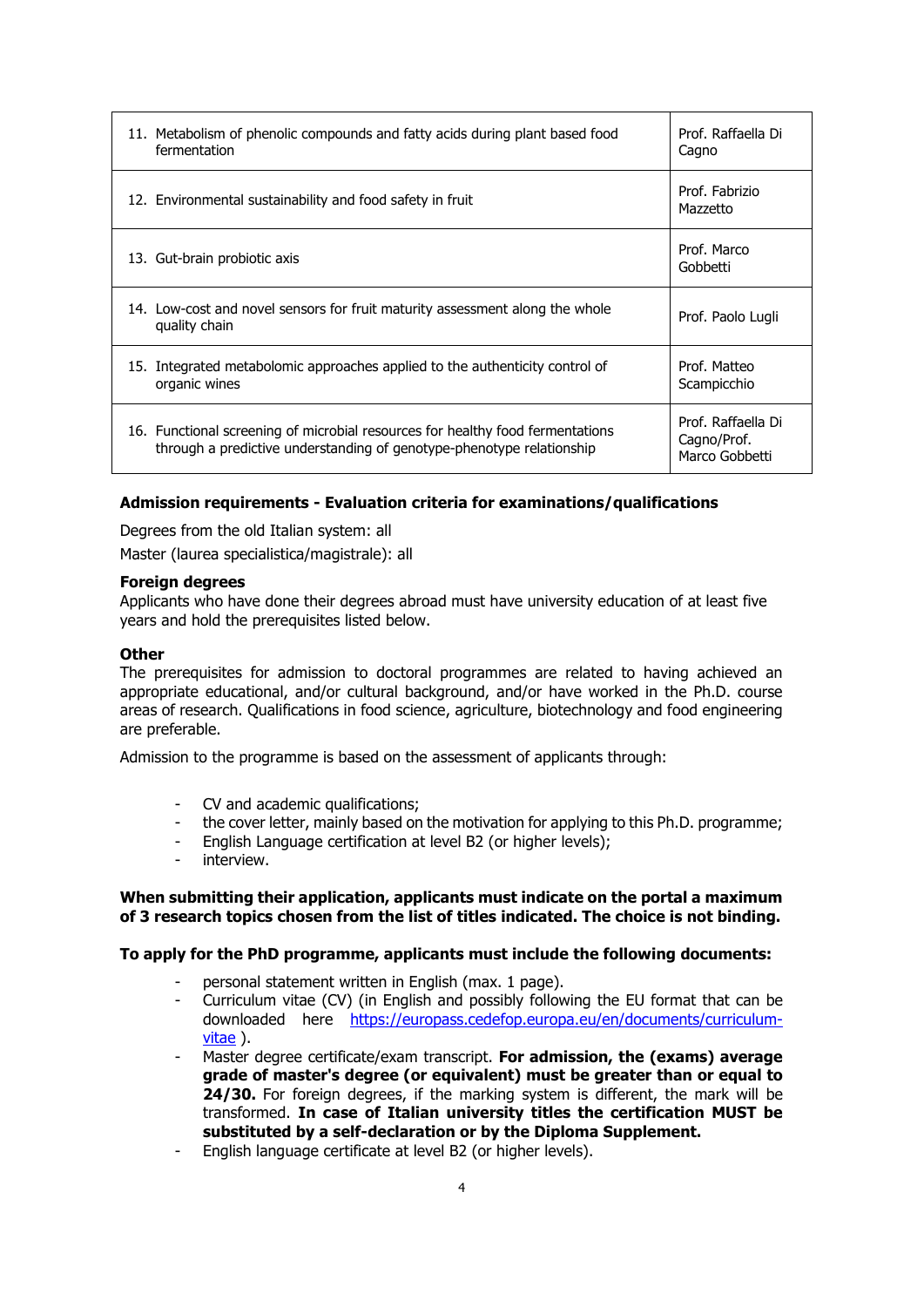Language skills are demonstrated on the pre-registration portal (in the "upload language certificates") after completing the pre-registration form in the "create/manage applications" section. If the language skills are demonstrated by a high school diploma/diploma or master's degree, the diploma must also be uploaded a second time in the above section.

If the certificates or diplomas were awarded by **Italian** public bodies, the relevant selfcertifications must be completed in the portal.

If the certificates or diplomas were awarded by **foreign** bodies, the certificates or diplomas must be uploaded to the portal.

## **Linguistic competence can be proven by:**

- 1. If the **main language of instruction in the final year of the diploma** is English, it counts as C1.
- 2. **A bachelor's or master's degree** in English certifies the C1 level. unibz graduates must upload the language certificates they have obtained or declare that they have passed the language examinations at the unibz Language Centre (B2, B2+ or C1).
- 3. **A recognised language certificate** (see the list of recognised certificates from the Language Centre: [https://www.unibz.it/it/services/language-centre/study-in-three](https://www.unibz.it/it/services/language-centre/study-in-three-languages/)[languages/\)](https://www.unibz.it/it/services/language-centre/study-in-three-languages/). **Please note:** the certificate must not have been obtained more than 5 years before the application for recognition.

## **Other documents to be included in the application if available:**

- reference letters, written in Italian, German or English from a university lecturer or a researcher from a research institute;
- List of publications (published, being published or submitted for publication), with related links, if possible.

Only the applicants with the above mentioned pre-requisite will be taken into account. The Evaluation Committee will first evaluate the CV, the personal statement letter and the applicant's qualifications - including publications (if any) - taking also into account the appropriateness of the candidates' profiles with the PhD programme research areas, and will then draw up a list of applicants admitted to the next stage of the selection process. This will consist of an interview, in which their basic knowledge in one or more research areas of the Ph.D. programme will be assessed. The interview can make use of media such as video-conferencing, telephone and the like. The Committee will select the best applicants on the basis of a comparative assessment.

The following points will be awarded:

- up to 10 points for: the applicant's CV, cover letter and qualifications;<br>- up to 10 points for the appropriateness of the CV regarding the res
- up to 10 points for the appropriateness of the CV regarding the research areas of interest for the PhD programme;
- up to 20 points for the interview.

The final score is the sum of the previous scores. The maximum score is 40. The lowest score to be admitted to the rank list is 20/40. The final score is used for the ranking of applicants and to establish access to the PhD programme and who will receive grants.

A lot will be drawn to decide on the allocation of places. The ranks list will be published on the website of unibz [\(www.unibz.it/phd\)](http://www.unibz.it/phd).

### **Examination dates:**

| <b>Description</b> | <b>Date</b>       | <b>Place</b>                                         |
|--------------------|-------------------|------------------------------------------------------|
| Interview          | 18 - 20 July 2022 | At unibz or via MS Teams<br>according<br>one's<br>to |